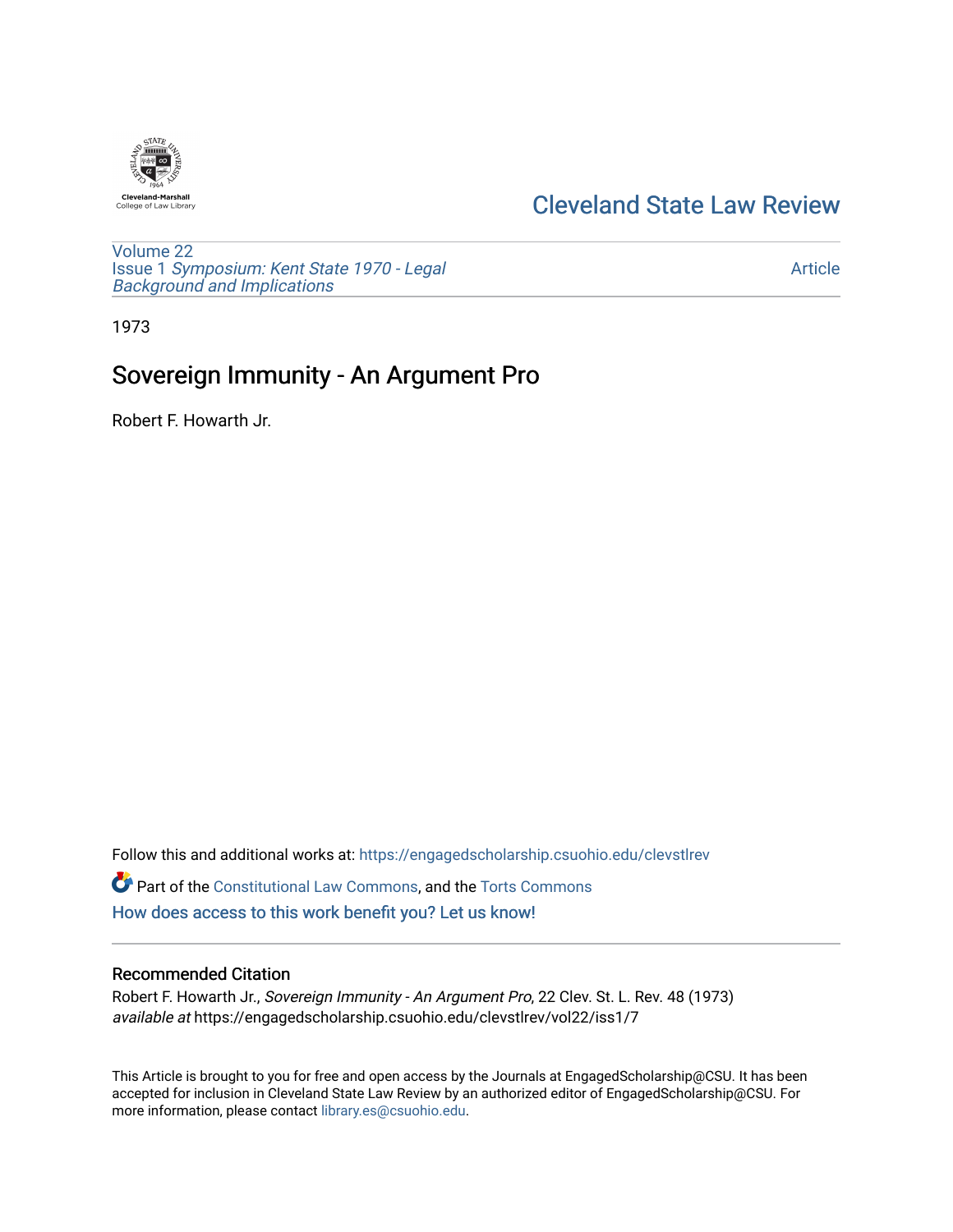### *Sovereign Immunity* **-** *An Argument Pro Robert F. Howartb, Jr.\**

f HE OHIO DOCTRINE OF SOVEREIGN IMMUNITY *vis-a-vis* the United States Constitution, fourteenth amendment, will hereinafter be considered. Before delving into the constitutional realities, however, the substance of this narrow discussion should be placed in perspective with the multifarious civil actions arising out of the Kent State tragedy, May 4, 1970.

In all, twenty-two civil lawsuits have been commenced against a motley group of parties-defendants with aggregate prayers totalling in excess of \$99,300,000. Summarily, these actions have been posited in both federal and state forums, and predicated upon the following theories:

1. Federal civil rights actions (Title 42 U.S.C., § 1983; Title 28 U.S.C., §§ 1331, 1343) designating various agents of the State of Ohio as parties-defendants.

2. Federal wrongful death and personal injury actions (Title 28 U.S.C. § 1332) designating various agents of the State of Ohio as parties-defendants.

3. Ohio state court wrongful death and personal injury actions designating various agents of Ohio as parties-defendants.

4. Ohio state court wrongful death and personal injury actions designating the State of Ohio as the sole party-defendant.

The lawsuits falling within the first, second and third categories defined above are not, at this time, finally resolved and, therefore, the writer has deemed it inappropriate to comment thereon. On December 11, 1972, however, the United States Supreme Court determined that the appeal from *Krause v. Ohio,'* lacked a substantial federal question, making proper the following comments relative to the constitutional issues involved in the fourth group of actions above defined.

On July 19, 1972, the Ohio Supreme Court held in *Krause* that the State of Ohio could not be sued in tort pursuant to the court's interpretation of the Ohio Constitution, article I, section 16, as amended September 3, 1912. Furthermore, the Ohio Supreme Court concluded that article I, section 16, was not violative of the United States Constitution, fourteenth amendment.

B.A., Dennison University; **J.D.,** Ohio State University; Special Counsel to the Attorney General, Charles **E.** Brown, of the State of Ohio in *Krause v. Ohio,*

**<sup>131</sup>** Ohio St.2d 132 (1972).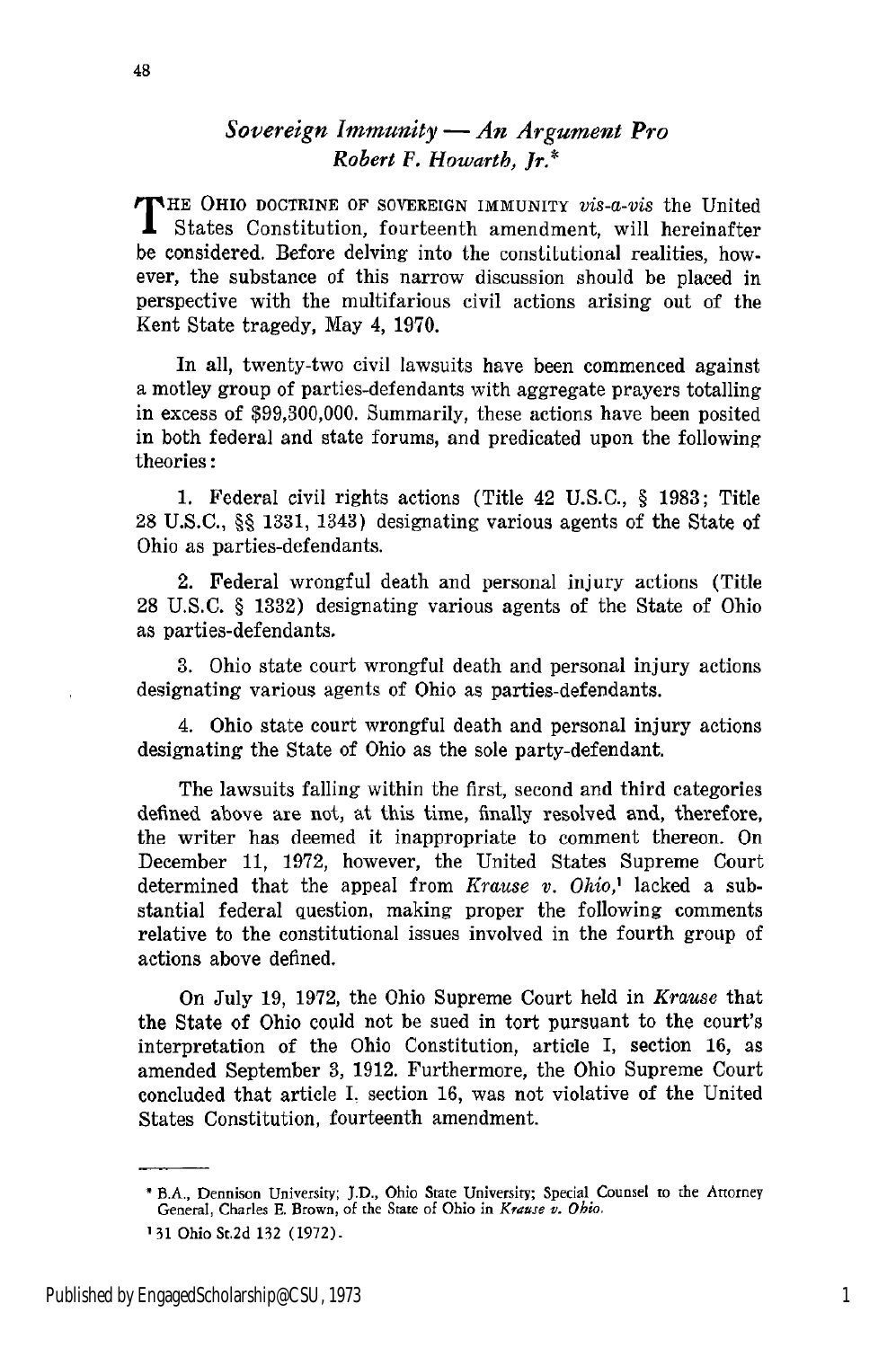Thereafter, Mr. Krause appealed this decision to the United States Supreme Court2 arguing in his jurisdictional statement that the Ohio Supreme Court's conclusions violated his fourteenth amendment rights to both due process of law and equal protection under the laws. Responding thereto, the State of Ohio submitted a motion to dismiss the appeal arguing, among other things, that the appeal was devoid of merit and precluded by earlier decisions of the United States Supreme Court. Although the writer's schedule does not permit an all-inclusive review of the various and far-reaching constitutional aspects and ramifications of the Ohio doctrine of sovereign immunity, the following is the pertinent portion of the State of Ohio's motion to dismiss the appeal.

*1. Due Process*

Inherent to the due process of law concept in our country's jurisprudence is the well-settled and fundamental rule that a state cannot be sued without its consent. This reality is documented at the genesis of our Constitution in the debates of the Virginia Convention, convened to ratify the *new* document. For example, John Marshall, debating Section 2, Article III, stated:

"It is not rational to suppose that the sovereign power should be dragged before a court . . . But, say they, there will be partiality in it if a state cannot be a  $defendant = if an individual cannot proceed to obtain$ a judgment against a state, though he may be sued by a state. It is necessary to be so, and cannot be avoided. I see a difficulty in making a State defendant, which does not prevent its being plaintiff." **J.** ELLIOT, ELLIOT DEBATES 555 (1876)

Indeed, the Eleventh Amendment, constitutionalizing this basic precept relative to the federal courts, came in the wake of shock and surprise caused by this Court's decision in *Chiskolm* v. *Georgia,* 2 U.S. (2 Dall.) 419 (1793). Describing the sequence of events following *Chisholm,* the Court wrote in *Hans v. State of Louisiana,* 134 U.S. **1,** 10-11 **(1890) :**

*"Chisholm* v. *Georgia* [holding that a state was liable to suit by a citizen under the Constitution as originally drawn] .. .created such a shock of surprise throughout the country that, at the first meeting of Congress

<sup>&</sup>lt;sup>2</sup> Krause v. Ohio, 28 Ohio App.2d 1, 274 N.E.2d 321 (1971); rev'd., 31 Ohio St.2d 132<br>285 N.E.2d 736 (1972), appeal dismissed, 41 U.S.I.W. 3329 (U.S. Dec. 12, 1972) (No<br>22), petition for rehearing dismissed, \_\_\_\_\_\_\_\_ U.S.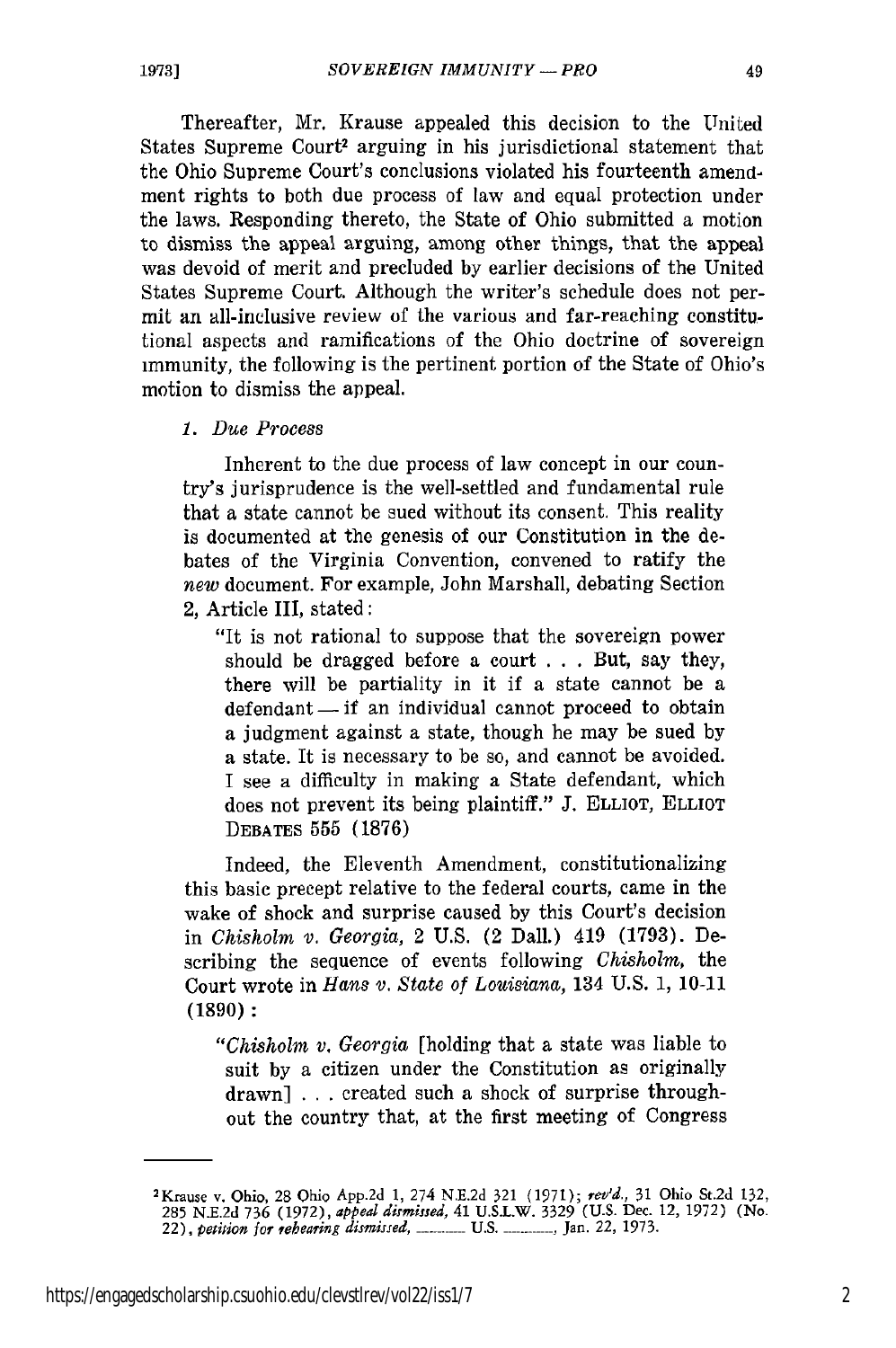thereafter, the 11th Amendment to the Constitution was almost unanimously proposed, and was in due course adopted **by** the legislatures of the states."

This Court has, on numerous occasions, affirmed this inherent proposition. Speaking for the Court in *Beers v. Arkansas,* **61 U.S.** (20 How.) **527 (1857),** Chief Justice Taney stated at page **529:**

"It is an established principle of jurisprudence in all civilized nations that the sovereign cannot be sued in its own courts **. . .** without its consent or permission." *See* "Note," commencing at **61 U.S.** (20 How.) **527**

This basic principle has remained viable throughout our country's jurisprudence, *See, e.g., Langford v. United States,* **101 U.S.** 341 **(1880) ;** *Hans v. Louisiana,* 134 **U.S. 1 (1890) ;** *Kawananakoa v. Polyblank,* **205 U.S.** 349 **(1907);** *In the Matter of the State of New York,* **256 U.S.** 490 **(1920);** *Missouri v. Fiske,* **290 U.S. 18 (1933) ;** *Monaco v. Mississippi,* **292 U.S. 313** (1934) **;** *Larson v. Domestic and Foreign Corp.,* **337 U.S. 682** (1949) **;** *Dugan v. Rank,* **372 U.S. 609 (1963) ;** *Hawaii v. Gordon,* **373 U.S. 57 (1963) ;** *Parden v. Terminal* **R.** *of Alcbama Docks Dept.,* **377 U.S.** 184 (1964). Although these exemplary cases involved the immunity of the United States and the immunity of the states to federal suit, the underlying precept is consistent; to-wit, a sovereign entity cannot be sued without the sovereign's consent.

Likewise, an overwhelming majority of the states in this country continue to recognize the viability of this basic precept. It is important to emphasize that the states have not retained the fundamental rule solely due to the traditional concepts of sovereignty but rather, as a consequence of the venerable rationale upon which it is founded. The tenet has been inherent in all notions of due process since the inception of our country.

Ignoring this heritage, appellant would assert that the Supreme Court of Ohio's non-self-executing interpretation of Section **16,** Article **I** of the Ohio Constitution violates his rights to due process of law guaranteed **by** the United States Constitution, Fourteenth Amendment. This appeal is not novel and this Court has previously ruled on the identical issue.

Shortly after the people of Ohio amended Section **16,** Article **I** of the Ohio Constitution, the Ohio Supreme Court ruled, in an analogous case sounding in tort, that the *new*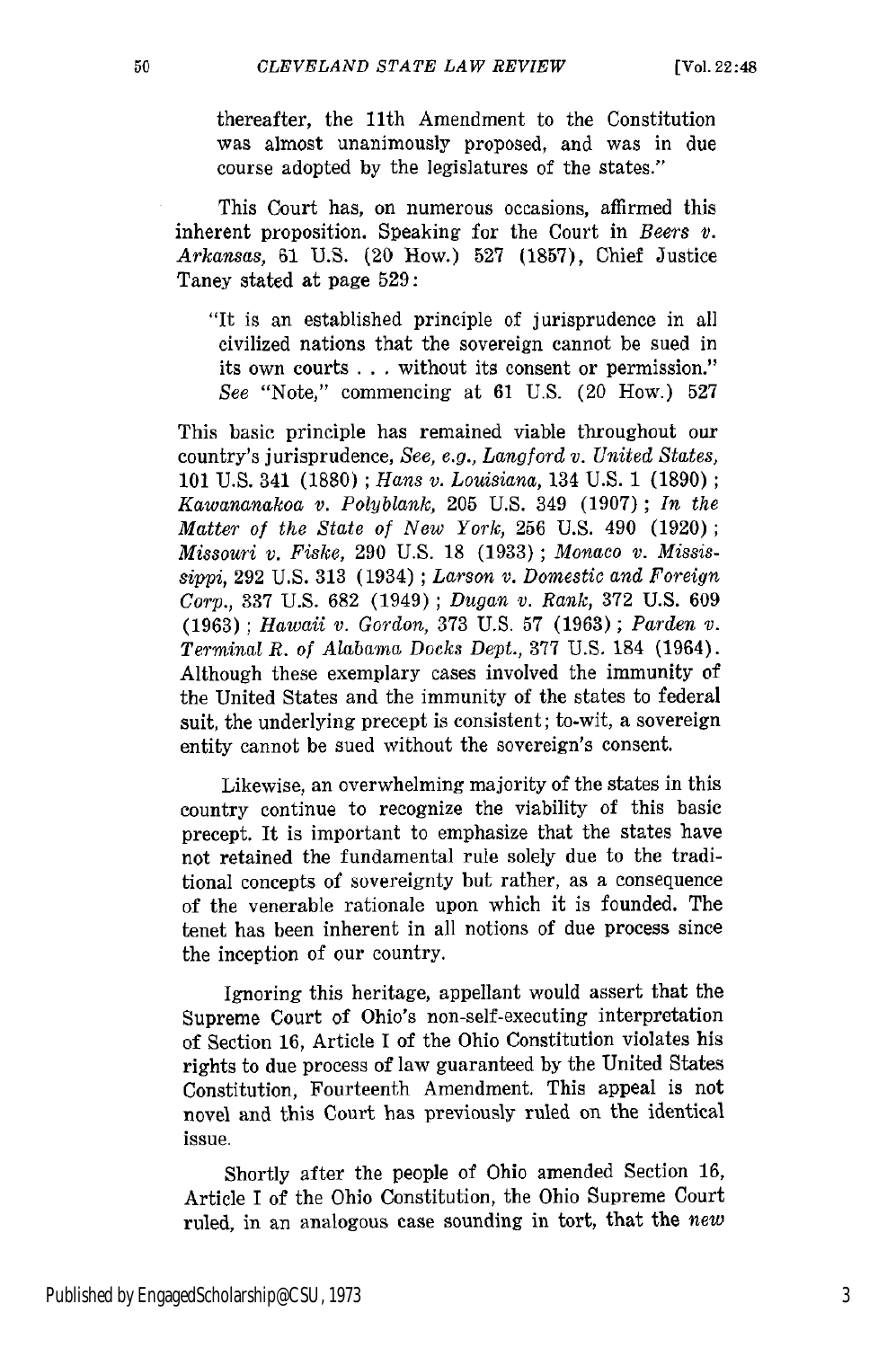amendment was not self-executing. Specifically, the Supreme Court of Ohio held in *Raudabaugh v. The State of Ohio; Palmer v. The State of Ohio,* 96 Ohio St. 513 (1917) syllabus paragraphs one and two:

- *"1.* A state is not subject to suit in its own courts without its express consent.
- "2. The provisions of the Ohio Constitution, article I, section 16, as amended September 3, 1912, that, 'Suits may be brought against the state, in such courts and in such manner, as may be provided by law' is not selfexecuting; and statutory authority is required as a prerequisite to the bringing of suits against the state."

The decision was thereafter appealed to this Court on the issue of whether it violated plaintiffs' rights to due process of laws guaranteed by the Federal Constitution. Determining that plaintiffs' rights to due process were not violated, the United States Supreme Court held in *Palmer v. The State of Ohio,* 248 U.S. 32, 33 (1918) **:**

"The right of individuals to sue a state, in either a federal or a state court, cannot be derived from the Constitution, or laws of the United States. It can come only from the consent of the state. *Beers v. Arkansas.* 20 How. 527; *Railroad Co. v. Tennessee,* 101 **U.S. 337;** *Hans v. Louisiana,* 134 U.S. 1. *Whether Ohio gave the required consent must be determined* **by** *the construction to be given to the constitutional amendment quoted, and this is a question of local state law, as to which the decision of the State Supreme Court is controlling with this court, no federal right being involved. Elmendorf* v. *Taylor,* 10 Wheat. 152, 159; *Old Colony Trust Co. v. Omaha,* 230 U.S. 100, 116; *Memphis Street. Ry. Co. v. Moore,* 243 U.S. 299, 301" (Emphasis added)

From the foregoing, it is clear that any proper due process question which appellant might have raised is devoid of merit and foreclosed by earlier decisions of this Court.

#### *2. Equal Protection*

Section **16,** Article **I** of the Ohio Constitution, is not, on its face, discriminatory. No person may sue the State of Ohio without legislative consent. Appellant has not established an inceptive classification, much less a *suspect* classification, nor argued that any duty exists upon the Ohio legislature to provide an Ohio court jurisdiction over his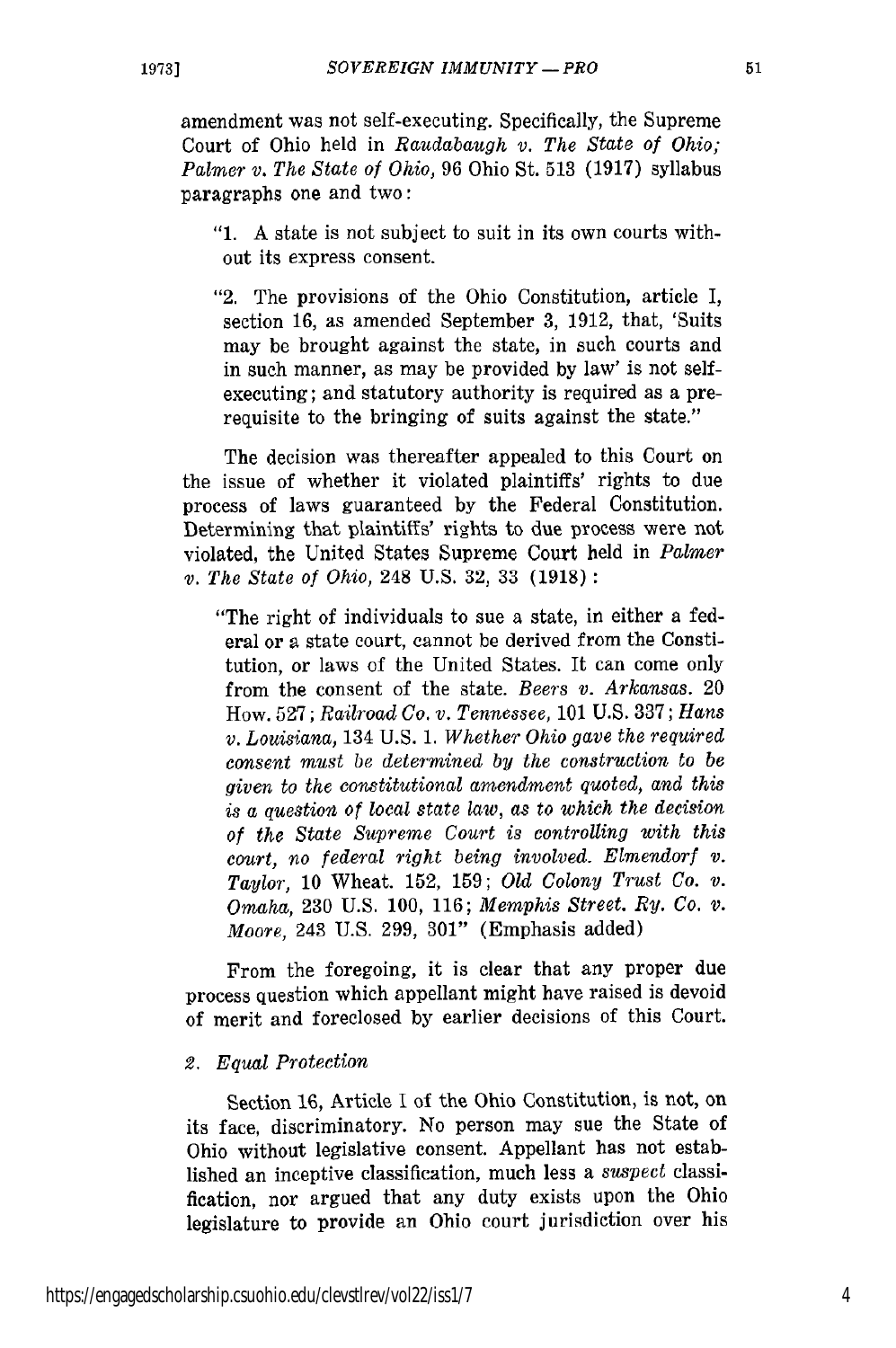cause of action. Therefore, any discussion of equal protection is foreign to the appeal herein.

Furthermore, should this Court determine that Section 16 of Article I does create a classification, that classification is reasonable and does not offend appellant's constitutional rights. *Graham v. Richardson.* 403 U.S. 365 (1971) ; *Dandridge v. Williams,* 397 U.S. 491 (1970) ; *McGowan v. Maryland,* 366 U.S. 420 (1961); *Lindsley v. Natural Carbonic Gas Co.,* 220 U.S. 61 (1911). While one of the most compelling and critical aspects for not granting a court jurisdiction over the state is the necessity of protecting the state from an astronomical invasion of its treasury, the policy also enables the state government to function unhampered by the threat of time and energy consuming legal actions which would appreciably inhibit the rigorous and effective administration of traditional state activities. Additionally, it affords that degree of protection demanded by the numerous administrative and high-risk activities undertaken by the state government; activities unknown to private enterprise *(e.g.* maintaining a highway system, penal institutions, mental hospitals, providing police and fire protection, *etcetera).* Clearly, these circumstances establish more than a reasonable basis for leaving to legislative determination the instances when the state shall be subject to suit. Accordingly, a view of this Court's ruling that, "a statutory discrimination will not be set aside if any state of facts reasonably may be conceived to justify it," *(McGowan v. Maryland, supra)* Section 16, Article I of the Ohio Constitution, does not violate appellant's right to the equal protection of the laws.

Appellant urges, however, that the right to judicial redress is fundamental as the concept is employed by this Court in *Shapiro v. Thompson*, 394 U.S. 618 (1969). Therefore, he concludes appellee's burden is increased and the State of Ohio must demonstrate a compelling state interest, as opposed to the traditional reasonable basis.

Initially, it must be noted that the right to judicial redress has never been held fundamental *vis-a-vis* the *Shapiro* doctrine, thus demanding the demonstration of a compelling state interest. Additionally, as appellee has demonstrated, the state's interests involved herein are not limited to fiscal integrity as in *Shapiro* but permeate the vital functions of state government.

Assuming, *arguendo,* the right to judicial redress is of a fundamental character, even the most fundamental of rights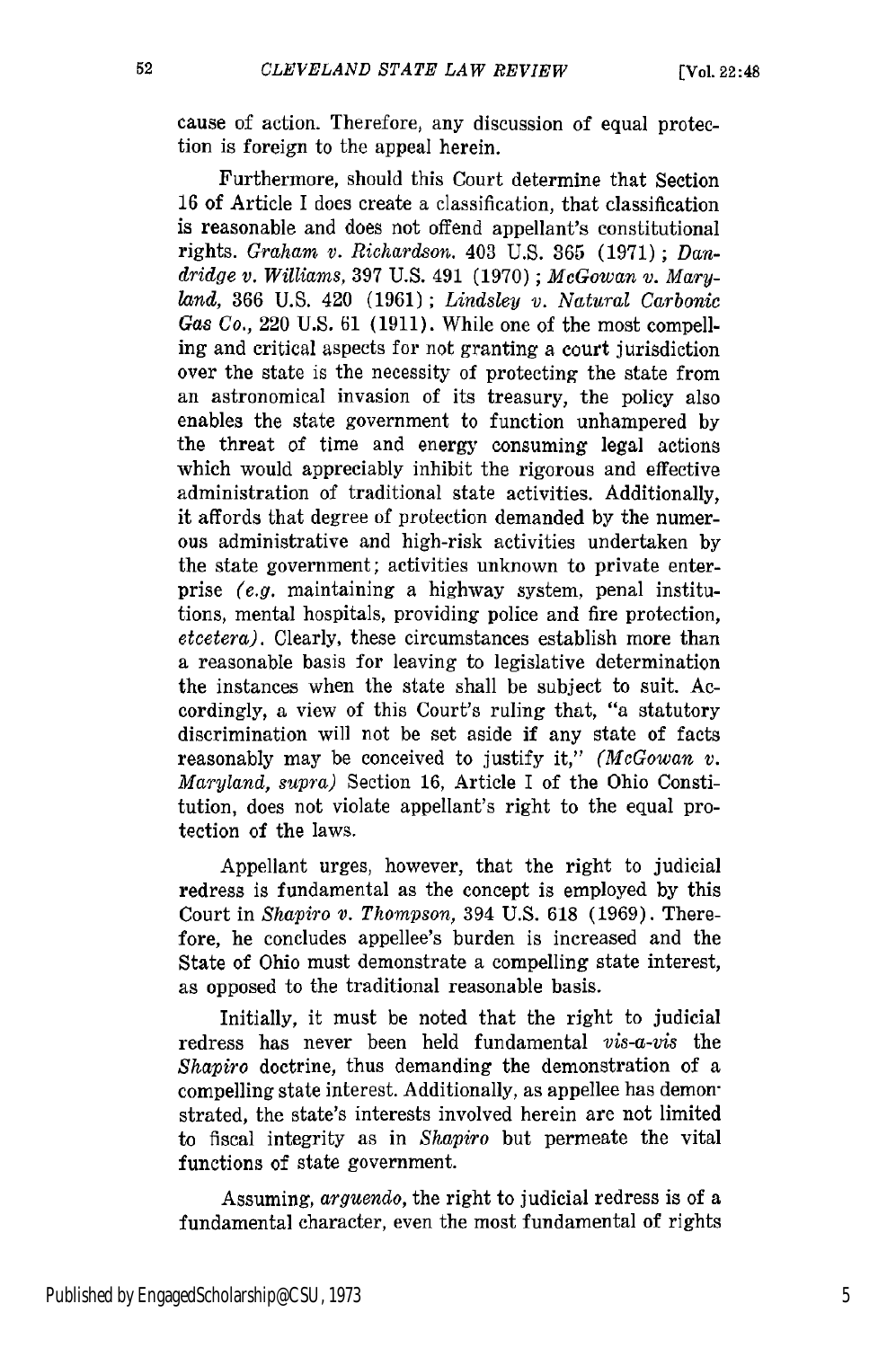is not absolute but is circumscribed with exception. For instance, this Court has recently held that malicious libel enjoys no First Amendment protection *[Linn v. United Plant Guard Workers,* 383 U.S. 53 (1966)], and that obscenity is not within the area of protected speech or press [Ginsberg *'v. New* York, 390 U.S. **629** (1969), *Teh.* denied 391 U.S. 971 (1968)]. Further, as Mr. Justice Harlan points out in his dissent to *Shapiro v. Thompson,* 394 U.S. at 661, such fundamental rights as the right to pursue a particular occupation *[Williamson v. Lee Optical Co.,* 348 U.S. 483 (1955) ; *Katch v. Board of River Pilot Comm'rs,* 330 U.S. 552 (1947)], the right to receive wages for one's labors *[Bunting v. Oregon,* 243 U.S. 426 (1917)], and the right to inherit property *[Miller v. Wilson,* 236 U.S. 373 (1915) **]** are adjudged under the traditional equal protection standard.

Very recently, this Court, considering the identical fundamental right that was involved in *Shapiro* (interstate travel), held the state need only show a rational basis to constitutionally justify a commercial airline passenger tax *[Airport Authority v. Delta Airlines, .* **-----** U.S -..... , 31 L. Ed. 2d 620 (1972)]. And in another recent decision, this Court indicated that even the basic democratic right to vote was not an absolute [Dunn v. Blumstein, ...... U.S. ......, 31 L. Ed. 2d 274 (1972)].

As with these fundamental rights, the right to judicial redress is tempered by a most important exception, crucial to this appeal. Specifically, the right to judicial redress against a state can only be effectuated if the state consents to suit. As previously demonstrated (II1. ARGUMENT, Part C, *1, See* pp. 10-13, *supra),* a venerable exception our country's notion of due process is that a state may not be sued without its consent.

This limitation on the right to judicial redress was specifically affirmed in *Palmer v. The State of Ohio,* 248 U.S. at 33, where this Court held:

"The right of individuals to sue a state, in either a federal or state court, cannot be derived from the Constitution, or laws of the United States. it can come only from the consent of the state." (omitting citations)

Consequently, if access to the courts is a fundamental right, that right has been circumscribed by this limitation since the origin of our nation's Constitution.